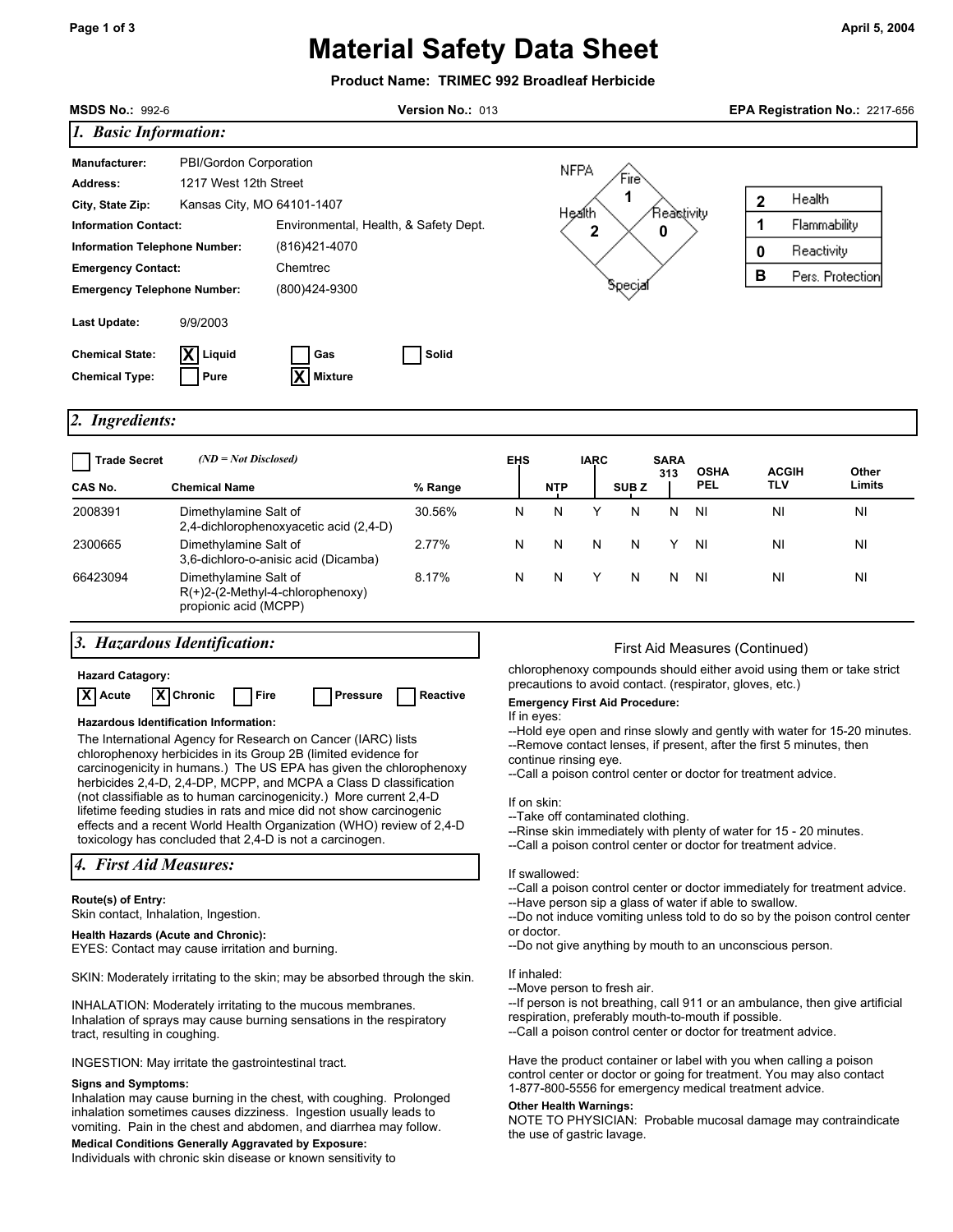## **Page 2 of 3 April 5, 2004 Material Safety Data Sheet**

**Version No.: 013** 

*5. Fire Fighting Measures:*  **Flash Point:** 129°F **F.P. Method:** Closed Cup **Lower Explosive Limit:** NI

#### **Fire Extinguishing Media:**

**Upper Explosive Limit:** NI

Foam, CO2, dry chemical, water. The low flash point of this product is due to a minor component in the mixture. Based on independent laboratory testing of similar products, this product would not sustain combustion as specified in DOT Regulation 49 CFR 173 Appendix H, and, therefore, would not be classified as a combustible liquid.

#### **Special Fire Fighting Procedures:**

Wear positive-pressure breathing apparatus and full protective clothing.

#### **Unusual Fire and Explosion:**

This product does not ignite readily, but may burn at a very high temperature. The fire may produce irritating or poisonous gases. Run-off from fire control area or dilution water may cause pollution. If surface water is contaminated, contact local authorities.

## *6. Accidental Release Measures:*

#### **Steps to be Taken in Case Material is Released or Spilled:**

See Section 8 for Personal Protective Equipment. Do not touch spilled material. Contain and absorb spilled material on Dri-Rite, sand or other inert absorbent. Collect into drums; cover and label for disposal. Flush area with water if possible.

## *7. Handling and Storage:*

#### **Precautions to be Taken:**

Do not contaminate water, food, or feed by storage or disposal. STORAGE: Store in original container in a locked storage area inaccessible to children or pets. Keep from freezing.

#### **Other Precautions:**

Engineering Control Statements For WPS Uses:

Containers over 1 gallon and less than 5 gallons: Mixers and loaders who do not use a mechanical system (probe and pump) to transfer the contents of this container must wear coveralls or a chemical-resistant apron in addition to the other required PPE.

Containers of 5 or more gallons: Do not open-pour product from this container. A mechanical system (such as a probe and pump or spigot) must be used for transferring the contents of this container. If the contents of a non-refillable pesticide container are emptied, the probe must be rinsed before removal. If the mechanical system is used in a manner that meets the requirements listed in the Worker Protection Standard (WPS) for agricultural pesticides [40 CFR 170.240(d)(4)], the handler PPE requirements may be reduced or modified as specified in the WPS.

When handlers use closed systems or enclosed cabs in a manner that meets the requirements listed in the Worker Protection Standard (WPS) for agricultural pesticides [40 CFR 170.240 (d)(4-6), the handler PPE requirements may be reduced or modified as specified in the WPS.

## *8. Exposure Controls/Personal Protection:*

#### **Ventilation Requirements:**

Good local ventilation is recommended; mechanical ventilation may be required if exposure limits may be exceeded.

### **Personal Protective Equipment:**

NON-WPS USES:

Applicators and other handlers who handle this pesticide for any use NOT covered by the Worker Protection Standard (40 CFR Part 170) – in general, only agricultural-plant uses are covered by the WPS – must wear the following:

· Wear face shield or goggles when mixing, loading or applying this

**EPA Registration No.:** 2217-656

#### Exposure Controls/Personal Protection (Continued)

product. When mixing, loading or applying this product, wear long-sleeved shirt, long pants, socks, shoes, chemical-resistant gloves and eye protection. It is recommended that safety glasses include front, brow, and temple protection.

After using this product, rinse gloves before removing, remove clothing and launder separately before reuse, and promptly and thoroughly wash hands and exposed skin with soap and water. Remove saturated clothing as soon as possible and shower..

PROTECTIVE CLOTHING: Wear long sleeves and pants; chemical-resistant gloves and shoes with socks.

EYE PROTECTION: Safety glasses with side shields or safety goggles.

RESPIRATORY PROTECTION: If exposure limits may be exceeded, wear a respirator with an organic-vapor removing cartridge with a prefilter approved for pesticides (MSHA/NIOSH approval number prefix TC-23C), or a NIOSH approved respirator with any R, P or HE filter.

## *9. Physical and Chemical Properties:*

**Boiling Point:** 212°F **Melting Point:** NI

**Evaporation Rate (Butyl Acetate = 1) :** <1

**Vapor Pressure (mm Hg.):** <17 @ 78 F

**Vapor Density (Air = 1):** >1

**Specific Gravity (H20 = 1):** 1.12620

**Solubility in Water:** Infinite

**Appearance and Odor:** Brown liquid; amine odor.

## **Other Information:**

pH = 7.5-8.5; Density = 9.38 pounds/gallon Freezing point <35°F

## *10. Stability and Reactivity:*

**Stability:**  Stable.

**Incompatibility (Materials to Avoid):** 

Do not mix with acidic materials, as this will ruin the product.

#### **Decomposition/By-Products:**

May produce gases such as HCl, nitrogen oxides, and carbon monoxide when burning.

**Hazardous Polymerization:**  Will not occur.

*11. Toxicological Information:* 

Acute dermal LD50: >2000 mg/kg.

Acute oral LD50: >1500 mg/kg.

## *12. Ecological Information:*

#### ENVIRONMENTAL HAZARDS:

This product is toxic to aquatic invertebrates. Drift or runoff may adversely affect aquatic invertebrates and nontarget plants. Do not apply directly to water, or to areas where surface water is present, or to intertidal areas below the mean high water mark. Do not contaminate water when disposing of equipment washwater. When cleaning equipment, do not pour the washwater on the ground; spray or drain over a large area away from wells and other water sources. Do not apply when weather conditions favor drift from target area. Do not contaminate domestic or irrigation waters.

Most cases of groundwater contamination involving phenoxy herbicides